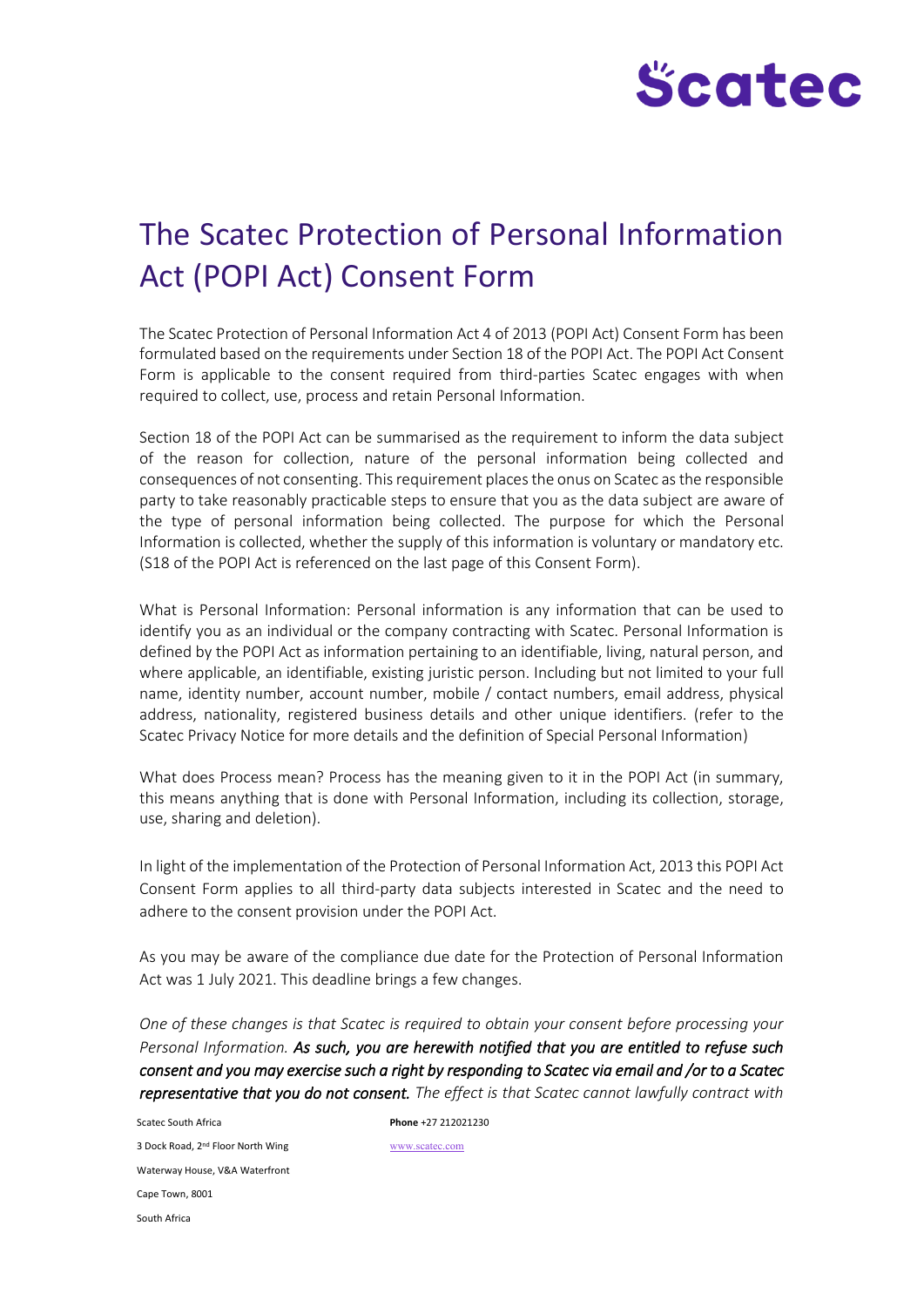

*you and will not be able to establish a business relationship / employment relationship.* 

### Collection, use, processing, and retention of Personal Information to enter into a business relationship with Scatec, consent is required for:

- Any personal data required to contract with Scatec, referred to in the Scatec Privacy Notice;
- Personal Information listed under Chapter 1 of the POPI Act which is required to protect the legitimate interests of Scatec and to comply with any legal duty and obligations.
- Corporate data such as Personal Information held as a juristic person required under the Vendor Registration Process to register as a vendor and needed to conduct Integrity Due Diligence background screening.

Where your interaction with Scatec through email or other correspondence implies consent to engage in a business relationship with Scatec, but where the required consent has not been provided by lack of communication or oversight on your part. The impact of indicating that you do not expressly consent to Scatec collecting and processing your personal information. The POPI Act provides Scatec with an alternative lawful justification for processing your Personal Information. The lawful basis can be attained by Scatec as detailed below:

- The processing of Personal Information is necessary for the conclusion of a contract;
- Complies with an obligation imposed by law;
- Protects the interest of the data subject (third-party);
- Personal information necessary for the legitimate interests of the responsible party (Scatec) in which personal information about third-parties may be processed for legal, personnel, administrative and management purposes.

Should you elect to provide your Personal Information and consent to Scatec for collecting, processing, and storing your personal data. It will be accepted that you have understood what we are requiring under the POPI Act. The Scatec Privacy Notice is herewith attached for you to understand and be informed as to how Scatec handles, processes, secures, protects the integrity of the Personal Information provided to us. Scatec will take reasonable measures to guard against unauthorised or unlawful disclosure, access or processing, accidental loss, destruction, or damage.

Your Personal Information may under certain circumstances be shared internally within Scatec and in limited instances with third parties for the purposes detailed in the Scatec Privacy Notice.

- For purposes relevant to complying with legal and regulatory requirements;
- To perform Scatec's anti-corruption obligations and enforce Scatec's rights under contracts with business partners, equity partners, and vendor related contracts. To KYC

Scatec South Africa **Phone** +27 212021230 3 Dock Road, 2nd Floor North Wing Waterway House, V&A Waterfront Cape Town, 8001 South Africa

[www.scatec.com](http://www.scatec.com/)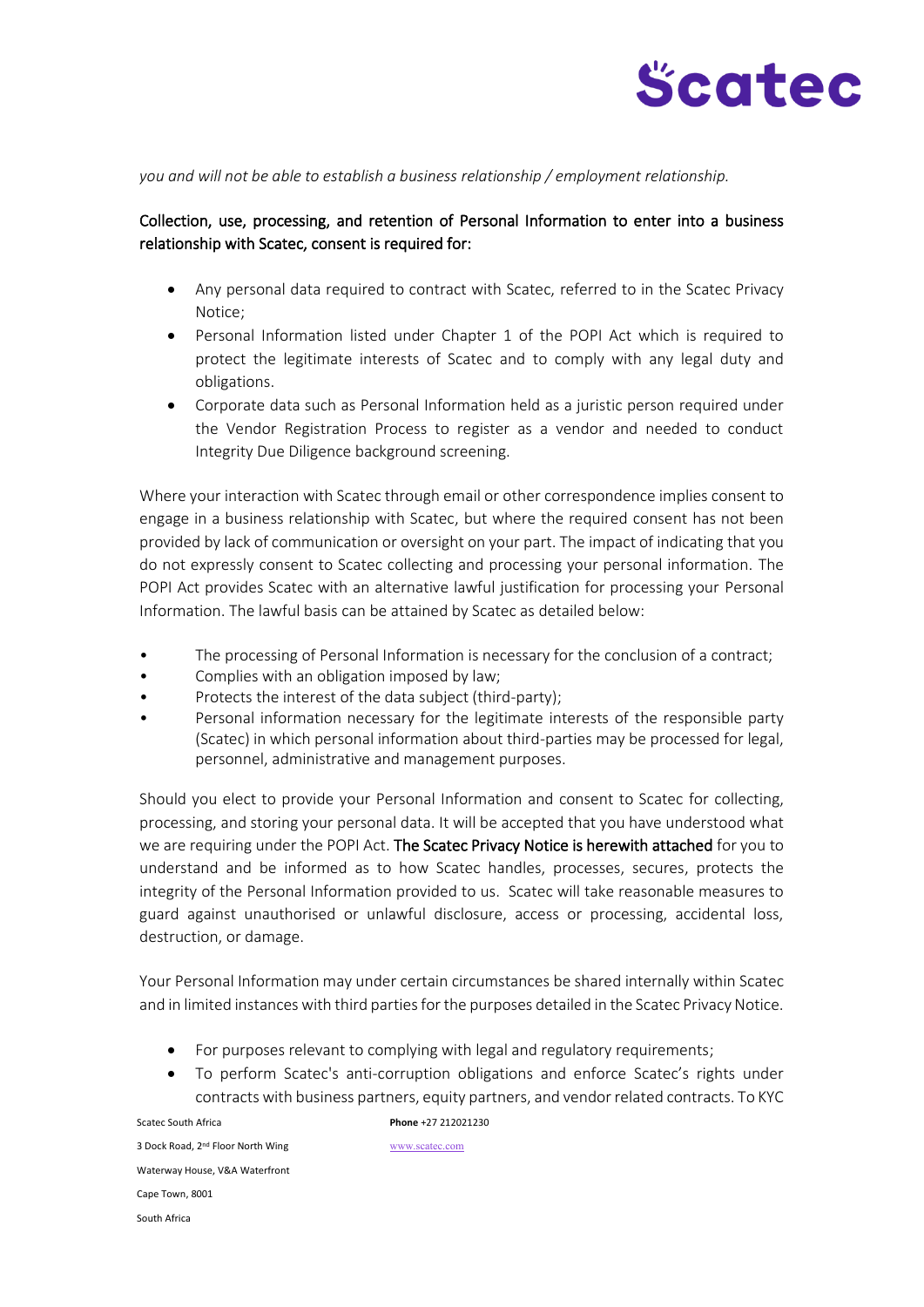

these third-parties or to process and verify their Personal Information or to terminate a business relationship. It also includes activities in connection with investigating potential future business relationships.

- Scatec may transmit any Personal Information to a jurisdiction outside of South Africa for storage purposes or in connection with the operations of Scatec such as cloud based data backup and securely held databases under Scatec ASA (the Scatec parent company's control).
- As a vendor, equity partner, business development partner, consultant, corporate customer, the Mutual NDA is to be signed in conjunction with this consent form to ensure confidentiality and provisions for the proposed transaction between Scatec and you as the data subject are aligned.

The POPI Act regulates the processing of the Personal Information of data subjects (employees & third-parties contracting with Scatec) by the responsible party (Scatec) in a manner that gives effect to this right, subject to limitations. The processing of Personal Information is therefore limited but not prohibited. Scatec takes data privacy seriously however all data subject requests will be handled on a case-by-case basis.

Personal information will only be processed by Scatec, lawfully and in a manner that does not infringe on the data subject's privacy.

#### Please note that no consent is required when:

- the data subject (employee/ third-party) already has a contract in place with Scatec; or
- where the processing of the third-party's personal information is required in terms of the contract proposed, or
- where there is a reason in law for collecting or processing personal information of employees or contracting parties of Scatec. (Labour Relations Act, Basic Conditions of Employment Act, Occupational Health and Safety Act, FICA, Prevention and Combating of Corrupt Activities Act etc.)

The duration of the storage of personal data is determined by the respective legal retention period (such as commercial, tax, legislative retention periods). After expiry of this period, the corresponding data will be routinely deleted. Provided the Personal Information is no longer necessary for the performance or initiation of the contract and/or there is no longer any legitimate interest on Scatec's part in the further storage of this personal data.

| Scatec South Africa                           |
|-----------------------------------------------|
| 3 Dock Road, 2 <sup>nd</sup> Floor North Wing |
| Waterway House, V&A Waterfront                |
| Cape Town, 8001                               |
| South Africa                                  |

Scatec South Africa **Phone** +27 212021230

[www.scatec.com](http://www.scatec.com/)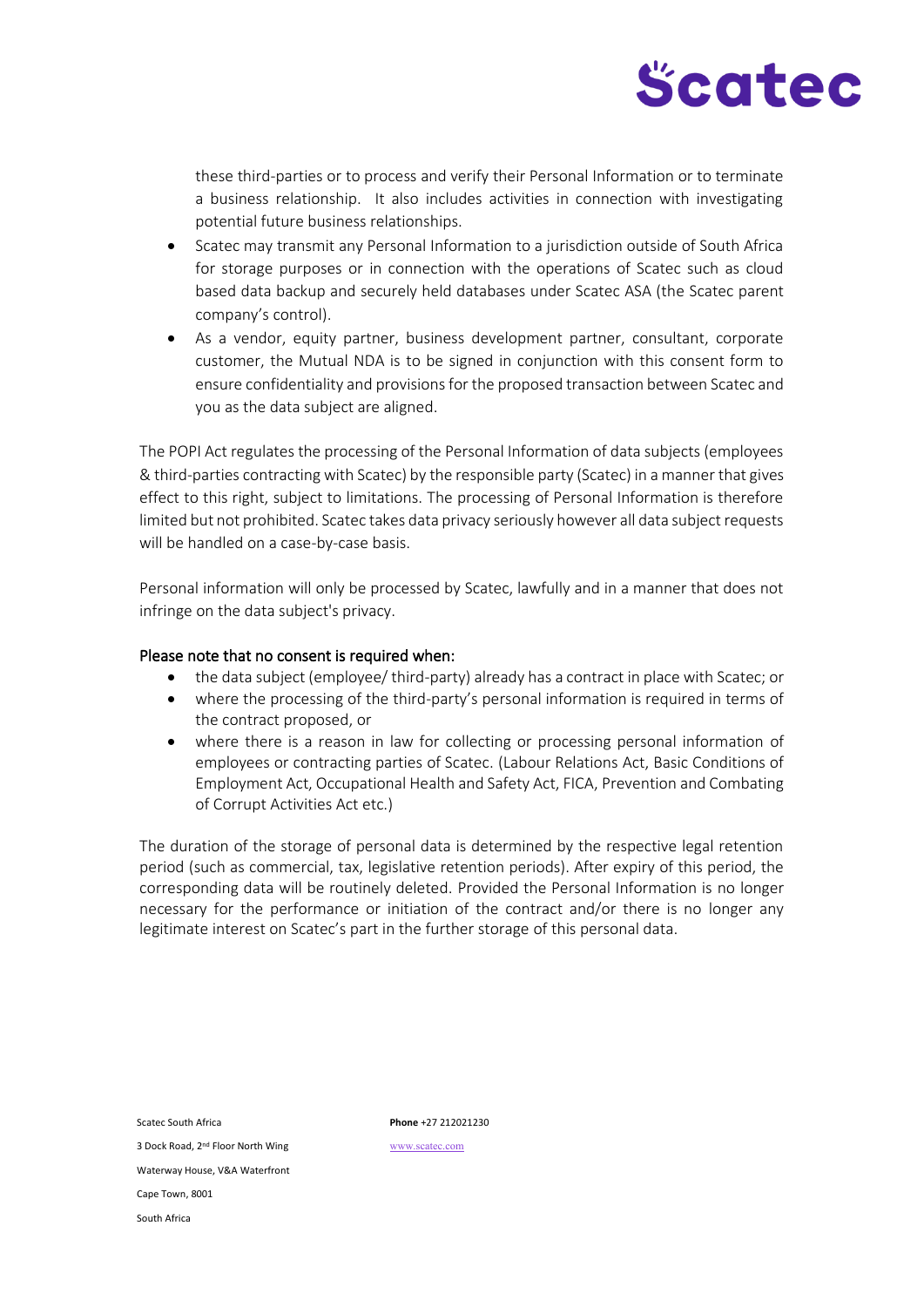

If you have any data privacy / POPI Act concerns, Personal Information requests such as to delete your Personal Information must be made in an email to the Deputy Information Officer Kimisha Naidoo via [datasubjectrequest@scatec.com](mailto:datasubjectrequest@scatec.com) this is a shared mailbox with Jan Fourie as the Information Officer in which all personal data requests are handled confidentially.

Thank you for your kind cooperation and we will continue to ensure your Personal Information is handled securely and confidentially.

I the undersigned data subject understand the purposes for which the Personal Information is required and hereby provide consent to Scatec to collect, process, and store my Personal Information.

| Signed at  | on the | day of |  |
|------------|--------|--------|--|
|            |        |        |  |
| Signature: |        |        |  |

Name of data subject: Vendor registration information

Scatec South Africa **Phone** +27 212021230

3 Dock Road, 2nd Floor North Wing

[www.scatec.com](http://www.scatec.com/)

Waterway House, V&A Waterfront

Cape Town, 8001

South Africa